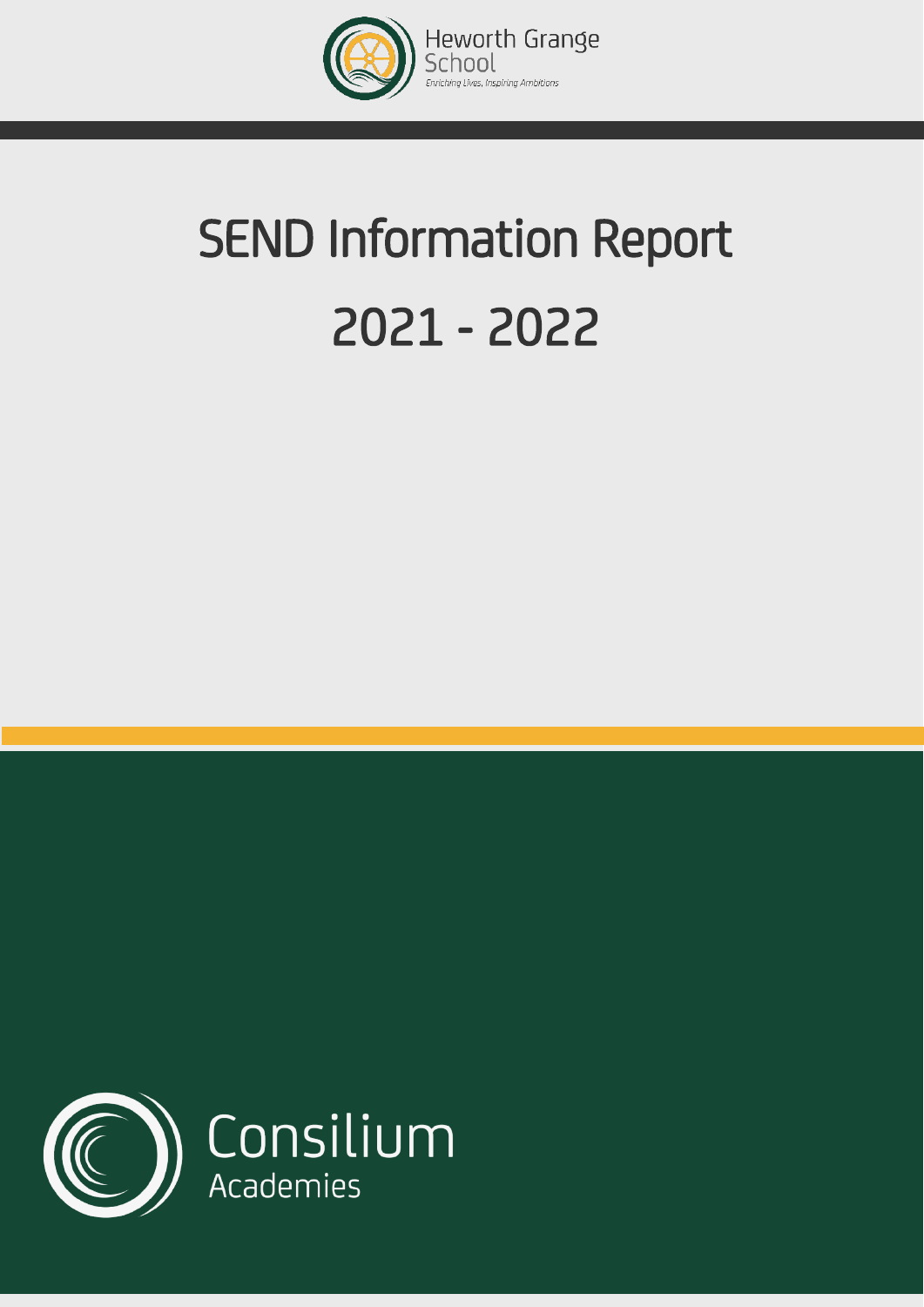# Heworth Grange School is a maintained mainstream school for students from the ages of eleven to sixteen.

The school caters for a wide range of students, including those with Special Educational needs and Disabilities. The school has high aspirations for all and believes in the values of 'Dream, Believe, Achieve'.

The Special Educational Needs and Disabilities Co-ordinator (SENCO) is Mrs J Mitchell who can be contacted by telephoning the school on 0191 421 2244.

Gateshead Council has developed a Local Offer which provides information about education, health and social care support for children and young people with SEND in Gateshead. The Local Offer can be found  $at: -$ 

## [www.gateshead.gov.uk/localoffer.](http://www.gateshead.gov.uk/localoffer)

## Identifying Students Needs

All students follow a broad balanced curriculum that is appropriate to their age and stage of development which is personalised to take into account their needs and abilities. In order to identify a student's special educational needs, we use information about the student's progress and compare it with the progress of other students in the school and against national performance information.

If a student is not making the progress that would be expected, their parent/carer will be informed at the earliest convenience and involved in the next stage of education. We will discuss our concerns with the parent/carer and the student, getting their views on the following:

- the student's strengths and areas of difficulty.
- concerns that the parent/carer or student has.
- an agreed set of outcomes
- an agreement of the next steps.

Following discussions with parents/carers and the student, we will then agree outcomes that the student will be working towards and the support, intervention or teaching method required to meet these outcomes. From the students' progress data and discussions with parents/carers, the school will then decide the best support programme needed to meet these outcomes. From here a SEND personal centred plan will be produced.

Concerns are not always based on academic progress but could also be linked to the social and emotional development of the student. Any concerns that school staff or parents raise in this area may lead to a further investigation by the SENCO.

Most children and young people will have their special educational needs met in schools through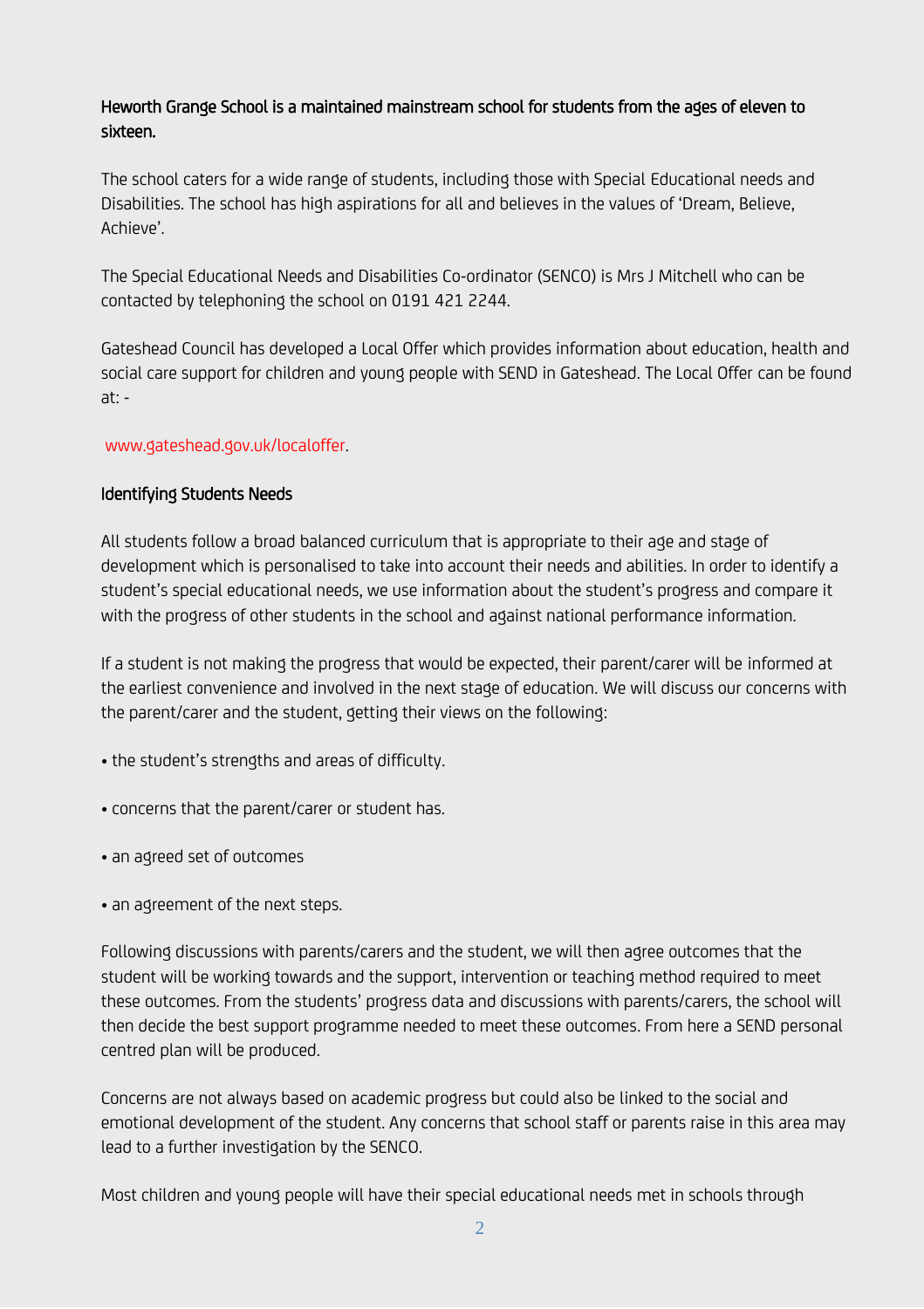excellent classroom practice. This is called Quality First Teaching.

## Quality First Teaching (QFT):

Ensures that the teacher has the highest possible expectations for each child in their class. Ensures all teaching is based on what your child already knows, can do and understands in order to help them progress.

Involves various ways of teaching so that your child is fully involved in learning in class. Requires constant assessment and planning from the assessment so progress is made and the needs of each child are met.

You can find details of how we adapt the curriculum and make it more accessible for pupils with SEND below:

Quality First Teaching – most needs will be met in the classroom with the subject teacher. We expect teachers to plan and use direct differentiated activities to ensure all pupils can access a challenging curriculum which is tailored to their needs and progress.

Staff members are trained and use competently, a range of teaching and learning styles to ensure all pupils can access both home and class work.

Specific group work is integral to directed differentiation and targeted intervention groups. Pupils may be grouped on ability or skill strength. They are academically and socially challenged.

Extra support to assist learning outside the classroom is offered in a broad range of extra-curricular activities such as active lunch sports clubs, safe social spaces, homework club and the use of IT equipment in student support, during lunchtimes and after school.

#### At Heworth Grange we adopt the Assess, Plan, Do, Review model

Assess a child's special educational needs Plan the provision to meet your child's aspirations and agreed outcomes Do put the provision in place to meet those outcomes Review the support and progress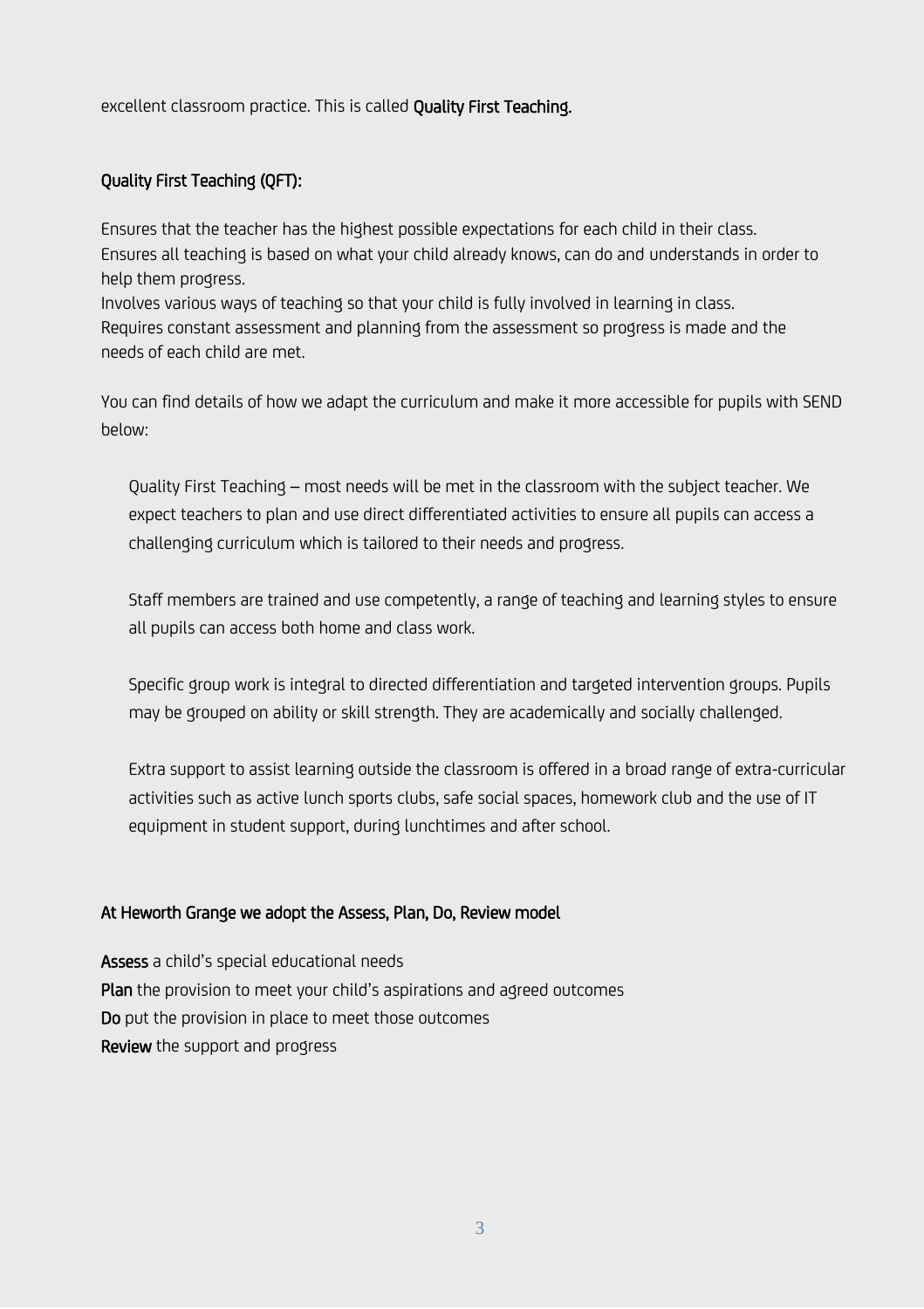## Assessment, monitoring and reviewing

Each student's progress is continually monitored by their subject teacher and the SENCO in a number of ways. The SENCO oversees any additional support the student may need and at the beginning of the new academic year, data is analysed and tracked to get a clear indication of which students need support with their academic work or their social, emotional and mental health.

Progress is discussed in regularly staff meetings, tracked closely by departments and staff and is reviewed formally every term. The level of support given to each student and depends on their additional needs and any other factors that may improve or hinder their progress.

#### Within SEND there are four broad areas of SEND, these are:

#### Communication and Interaction

This area of need includes children with Autism Spectrum Condition and those with Speech, Language and Communication Needs

#### Cognition and Learning

This includes children with Specific Learning Difficulties, Moderate Learning Difficulties, Severe Learning Difficulties and Profound and Multiple Learning Difficulties

Social, Emotional and Mental Health Difficulties

This includes any pupils who have an emotional, social or mental health need that is impacting on their ability to learn

Sensory and/or Physical Difficulties

This area includes children with hearing impairment, visual impairment, multi-sensory impairment and physical difficulties.

When a student has been assessed and is not making progress against their outcomes with the help that they have been given, we can refer students to a number of different services for more specialist assessment and advice.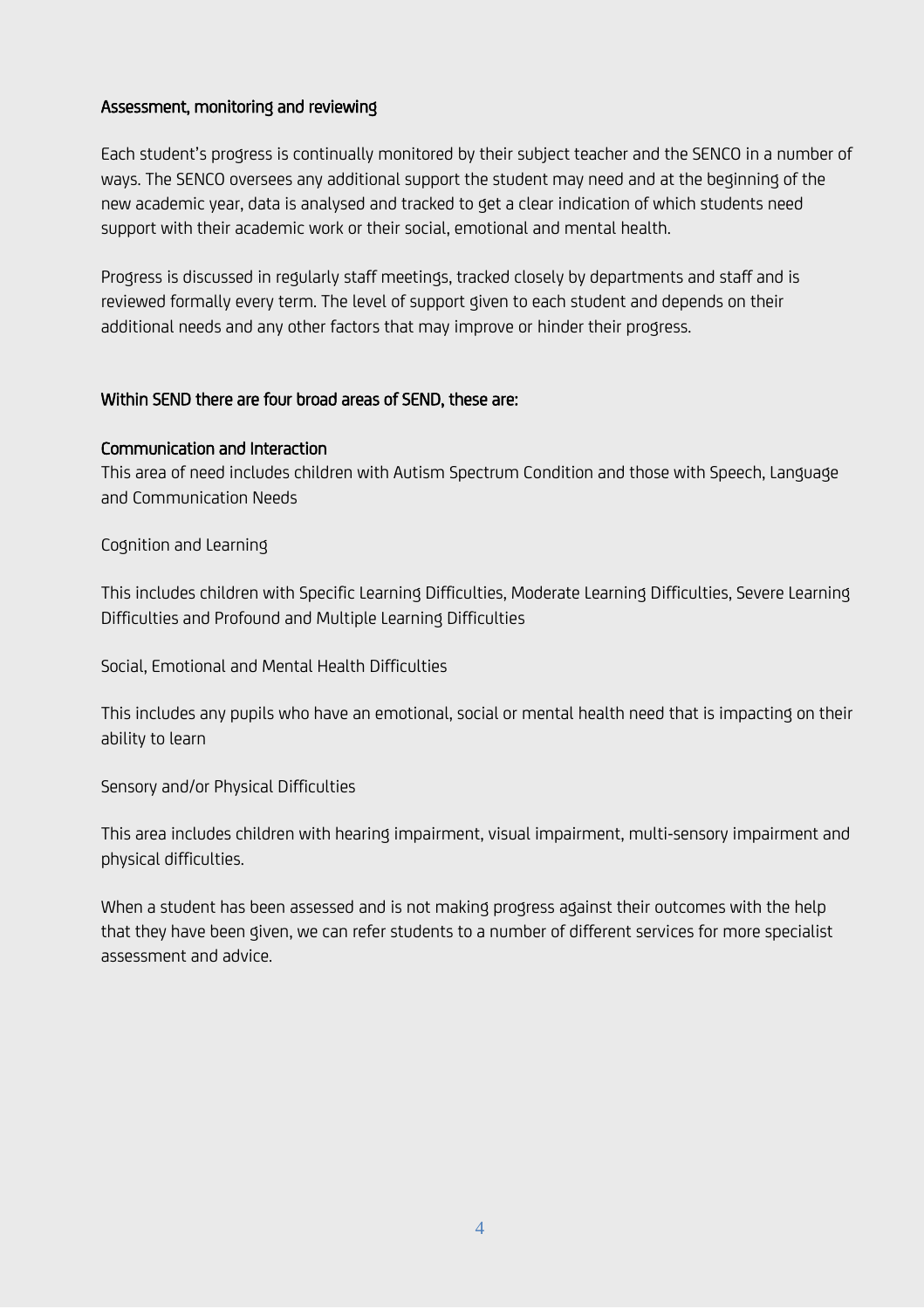## External Agencies and Partnerships

The school enjoys good working relationships with a wide range of people who provide services to children with SEND and their families, particularly when a child is demonstrating further cause for concern or their learning need is more complex and persistent. The external specialists may:

| $\Box$ | Act in an advisory capacity                                                     |
|--------|---------------------------------------------------------------------------------|
| $\Box$ | Extend expertise of school staff                                                |
| 0      | Provide additional assessment                                                   |
| $\Box$ | Support a child directly                                                        |
| $\Box$ | Provide individual, small group and whole class direct intervention and support |
| $\Box$ | Suggest statutory assessment is advisable                                       |
| 0      | Consult with all parties involved with the child                                |

Depending on the student's needs, referrals can be made to the Special Educational Needs Improvement Team (SENIT), the Educational Psychology Service or Behaviour Support Service within Gateshead Council. Health services such as speech and language therapy, the school nursing service, occupational therapy, Emotional Wellbeing Team, Children and Young People's Service and the Family Intervention Team.

We might suggest completing an Early Help form in order to get a team of professionals (Team around the Family (TAF) together to work with the student and their family but this will only be done with the parent/carer's agreement.

If the student does not make progress with support that has been suggested by specialist staff, we can make a referral to the Local Authority, for an assessment for an Education, Health and Care Plan This is a legal process, which is carried out by the Local Authority which sets out the amount of support that will be provided for the student.

## Involving parents/carers and the student

Parent/carers can contact school with any concerns about their child by telephoning and requesting an appointment to meet with the SENCO.

Parent/carers will be kept informed through home/school books/diaries, school reports and phone calls. Staff will contact parents/carers to discuss issues, concerns or progress of individual students as soon as additional need is identified.

We hold regular parent evenings for all parents/carers. If your child has special educational needs,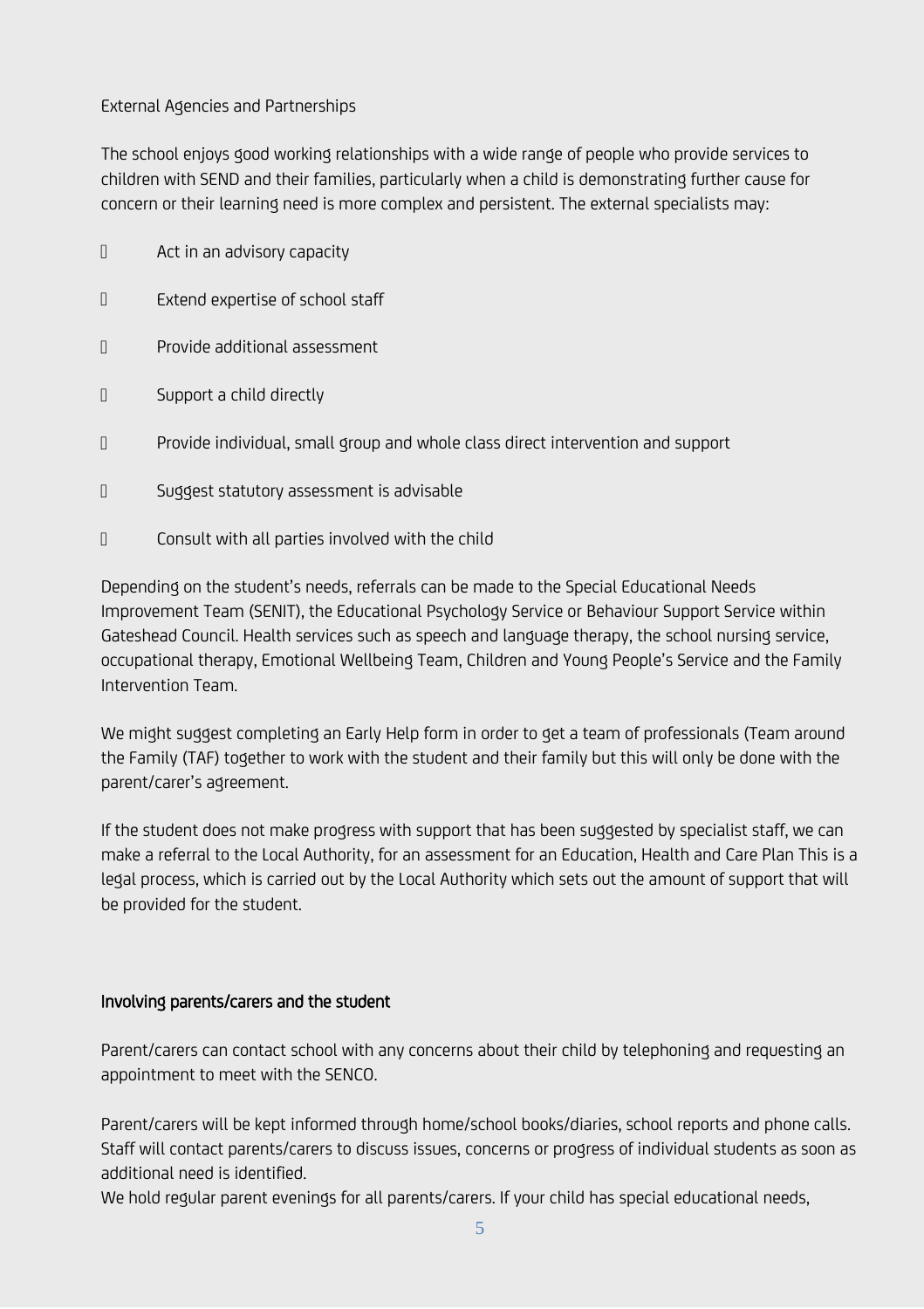parents/carers and the student are involved with regular termly review meetings to discuss progress towards current outcomes and setting outcomes for the future.

Annual Reviews are held for students with Education Health Care Plans. The review focuses on achievements, the progress made towards the outcomes, support and future plans and is held with parents/carers, the student and any other agencies involved.

Progress reports can be provided to parents/carers in alternative formats if required.

Students are encouraged to share their aspirations and views in review meetings especially letting school know how they prefer to be supported.

## Staff to Support students with SEND

There are a number of people in school who are responsible for special educational needs and disabilities in school:

## The Head Teacher is responsible for:

The day to day management of all aspects of the school, including support for students with SEND.

Making sure that your child's needs are met but they will give this responsibility to the SENCO and class teachers.

Making sure that the Governing Body is kept up to date about any issues in the school relating to SEND.

# The Special Educational Needs Co-ordinator (SENCO) is responsible for:

Coordinating all the support for students with special educational needs and disabilities (SEND) and developing the school's SEND Policy to make sure all students get a consistent, high quality response to meeting their needs in school.

Ensuring that parents/carers are:

involved in supporting their child's learning

kept informed about the support their child is getting

involved in reviewing how they are doing

involved in planning for their future.

Contacting other people who may be coming into school to help support your child's learning for example, an Educational Psychologist. Making sure that there are excellent records of your child's progress and needs.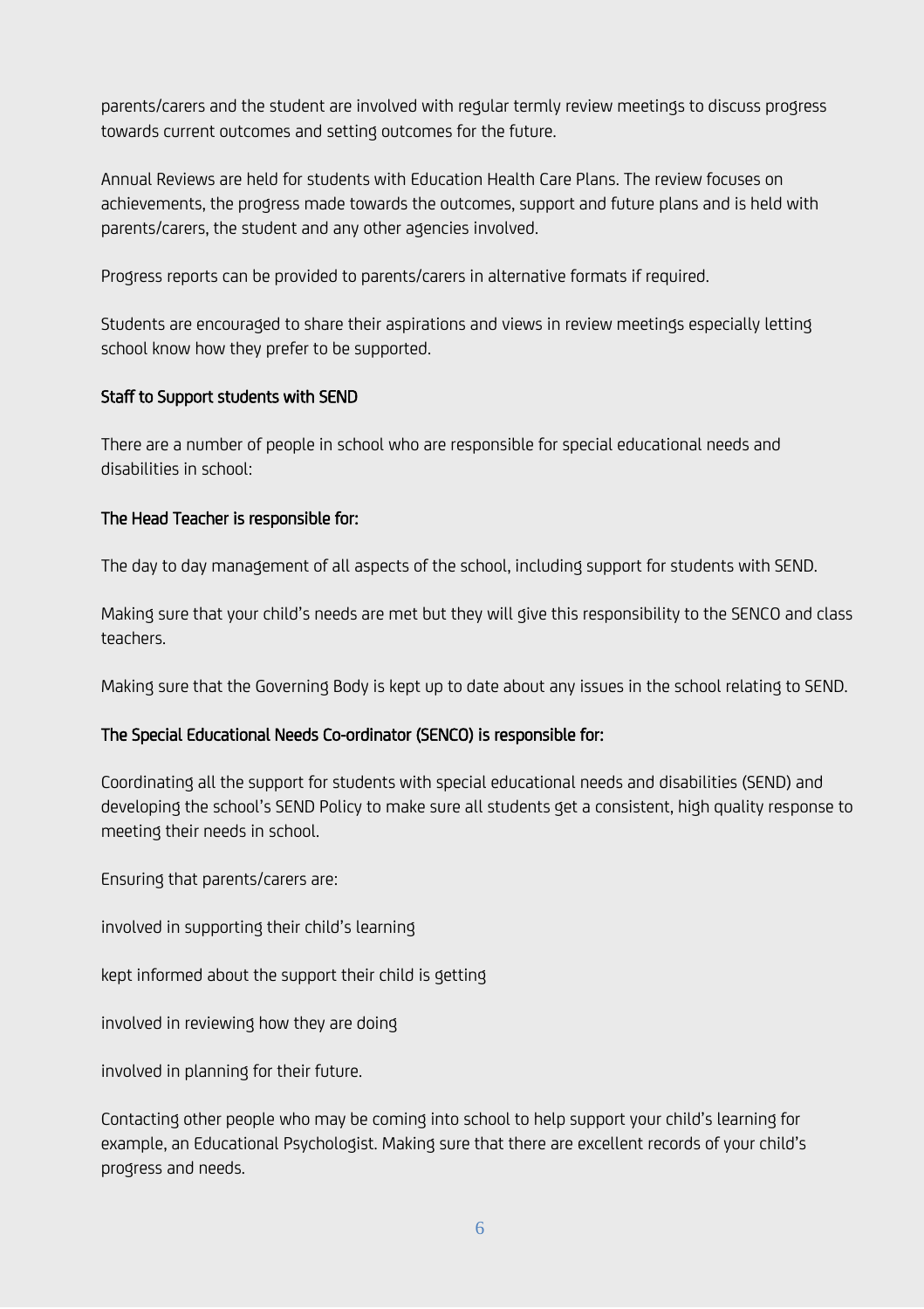Provide specialist support for teachers and support staff in the school, so they can help students with SEND in the school make the best possible progress.

Writing Pen Portraits that specify the student's targets to be used by staff, students and parents

Ensuring that all staff working with the student in school are helped to deliver the planned work/programme so the student can make the best possible progress. This may involve the use of additional adults, outside specialist help and specially planned work and resources.

## The Subject Teacher is responsible for:

Making sure that all students have access to excellent classroom teaching (this is known as Quality First Teaching) and that the curriculum is adjusted to meet your child's individual needs (this is called differentiation).

Checking on the progress of your child and identifying, planning and providing any additional help your child may need and letting SENCO know if necessary. This could be things like targeted work and additional support.

Following the PCP's produced by the SENCO. These will be shared and reviewed with parents at least once each term.

Planning for the student's next term based on their progress.

Ensuring that the school's SEND Policy is followed in their classroom and for all the students they teach with any SEND.

# The Teaching Assistants work with the class teacher to identify areas of support for students with SEND. They:

Support students to access the curriculum

Help with the implementation of differentiation and specialist support strategies in the classroom

Keep students focused on learning activities during lesson

Attend all training opportunities related to SEND and differentiation.

Are mainly classroom based, however Higher-Level Teaching Assistants are able to deliver specific SEND programmes outside of the classroom. They may also provide support during social time and unstructured parts of the day

Help students to develop effective ways of becoming independent learners

Pass on any concerns regarding progress/emotional and social development to the SENDCO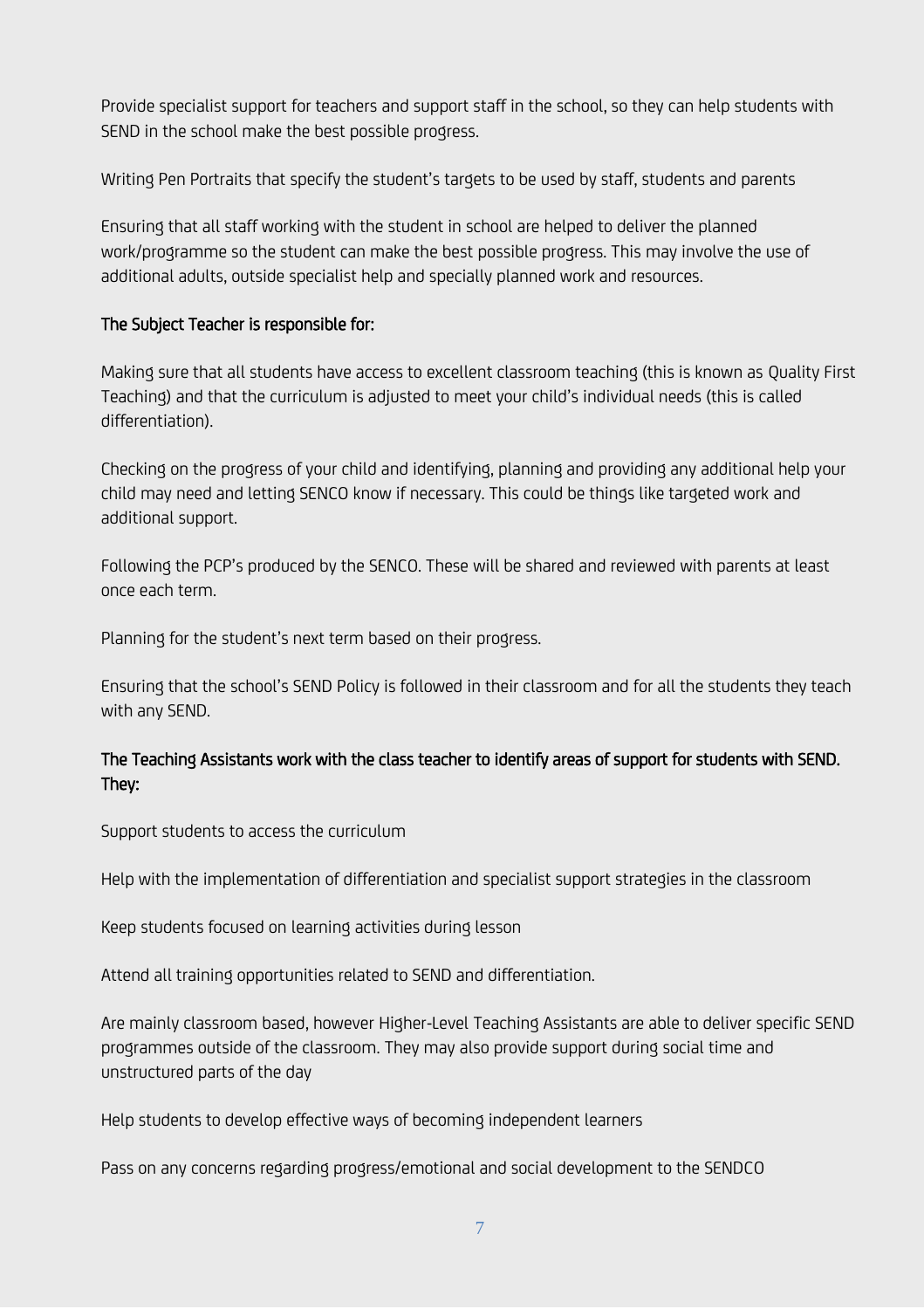## The SEND Governor is responsible for:

Making sure that the school has an up to date SEND Policy

Making sure that the school has appropriate provision and has made necessary adaptations to meet the needs of all students in the school.

Making sure that the necessary support is made for any student who attends the school, who has SEND.

#### Types of SEND at Heworth Grange

At Heworth Grange we have experience of supporting children and young people with a wide range of needs including:

| Specific learning difficulties - Dyslexia, Dyspraxia, Dyscalculia |
|-------------------------------------------------------------------|
| Autism Spectrum Disorder                                          |
| ADHD                                                              |
| Speech, Language and Communication needs                          |
| Hearing Impairment                                                |
| Moderate Learning Difficulties                                    |
| Visual Impairment                                                 |
| Physical Difficulties                                             |
| Social, Emotional and Mental Health needs                         |

Students who have been identified as needing support and/or intervention may receive one or more of the following which will be discussed with parents and students prior to the start.

The SEND department is made up of the following staff: -

Mrs J Mitchell SENCO

Miss A Kelly Deputy SENCO

| Miss A Mills     | Mrs N Pinkney |
|------------------|---------------|
| Mrs D Abrahamson | Mrs D Hall    |

Mrs A Turnbull Mr J Breakingbury

- Mrs 7 Armine Mrs L Ambler
- Mrs G Henderson Mr A Gray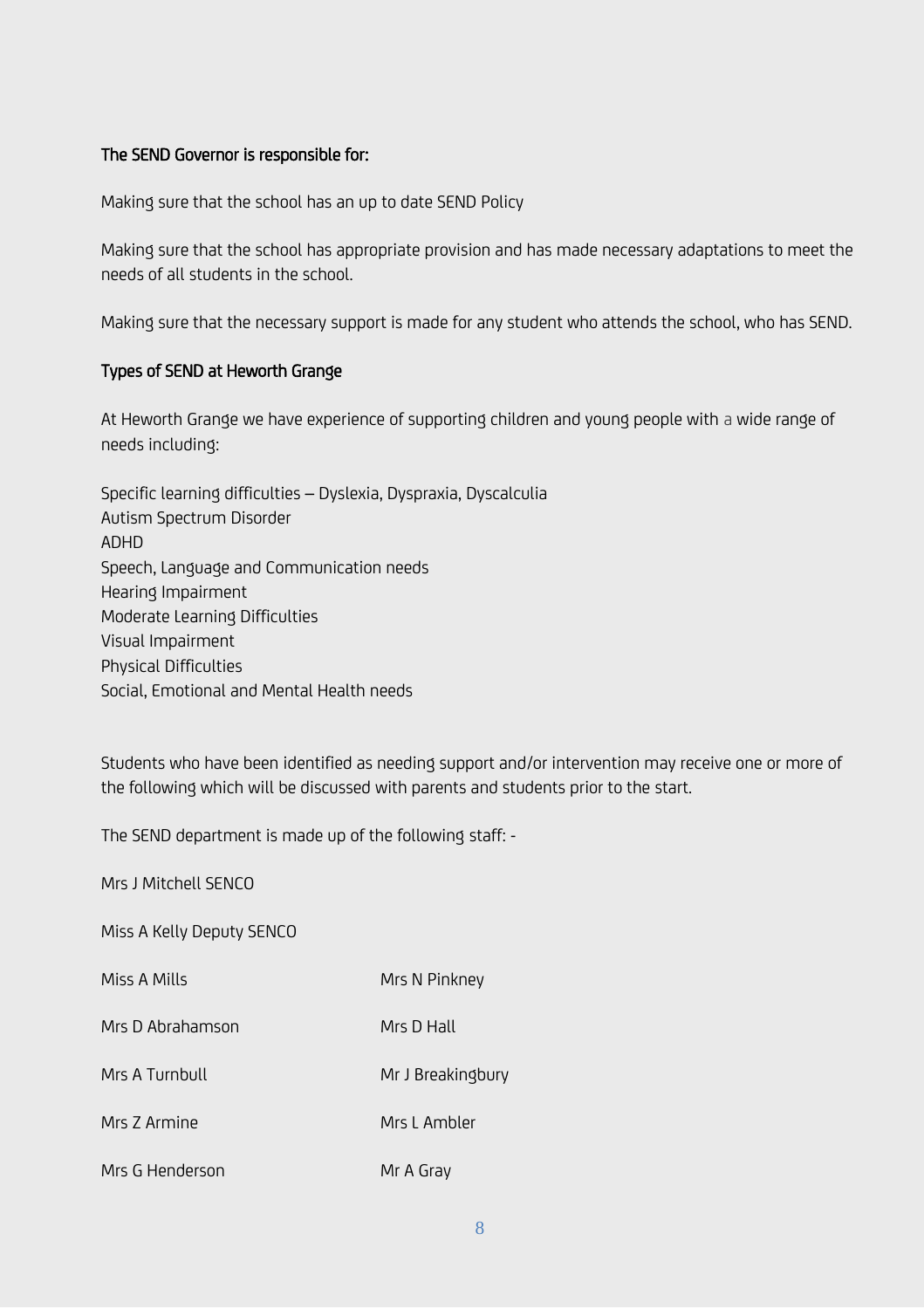## Small group work

Small group support is available for a student who has specific gaps in their understanding of a subject/area of learning and will be put in place if the SENCO or Head of Department thinks that they need additional support.

The groups, called "Intervention groups", are based around areas such as literacy, numeracy, social skills, transition, dyslexia, dyscalculia etc. The groups follow similar patterns: -

They usually take place in the SEND department

They are planned and overseen by a teacher of SEND or by a Teaching Assistant who has been trained to run the groups,

The groups are organised with specific targets to help your child make more progress. The targets will be identified in advance and need to be achieved within a specific time period, normally a term.

The progress made with the intervention group is tracked and monitored closely to decide whether any additional support is needed for your child.

Sometimes intervention needs to be delivered by specialist agencies. This type of support is available for students who are not making progress through Quality First Teaching, school intervention groups and means they have been assessed as needing some extra specialist support in school. This may be from:

Local Authority services such as the SENIT, an Educational Psychologist or Behaviour Support Service.

Outside agencies such as the Speech and Language therapy (SALT) Service, Occupational Therapy, Emotional Wellbeing Team.

## For your child this would mean:

Your child will have been identified by the SENCO as needing more specialist input instead of or in addition to Quality First Teaching and intervention groups.

You will be asked to come to a meeting to discuss your child's progress and help plan possible ways forward.

You may be asked for permission for the school to refer your child to a specialist professional e.g. a Speech and Language Therapist or Educational Psychologist. This will help the school and yourself understand your child's needs better and be able to support them better in school. The specialist professional will work with your child to understand their needs and make recommendations, which may include:

Making changes to the way your child is supported in class e.g. some individual support or changing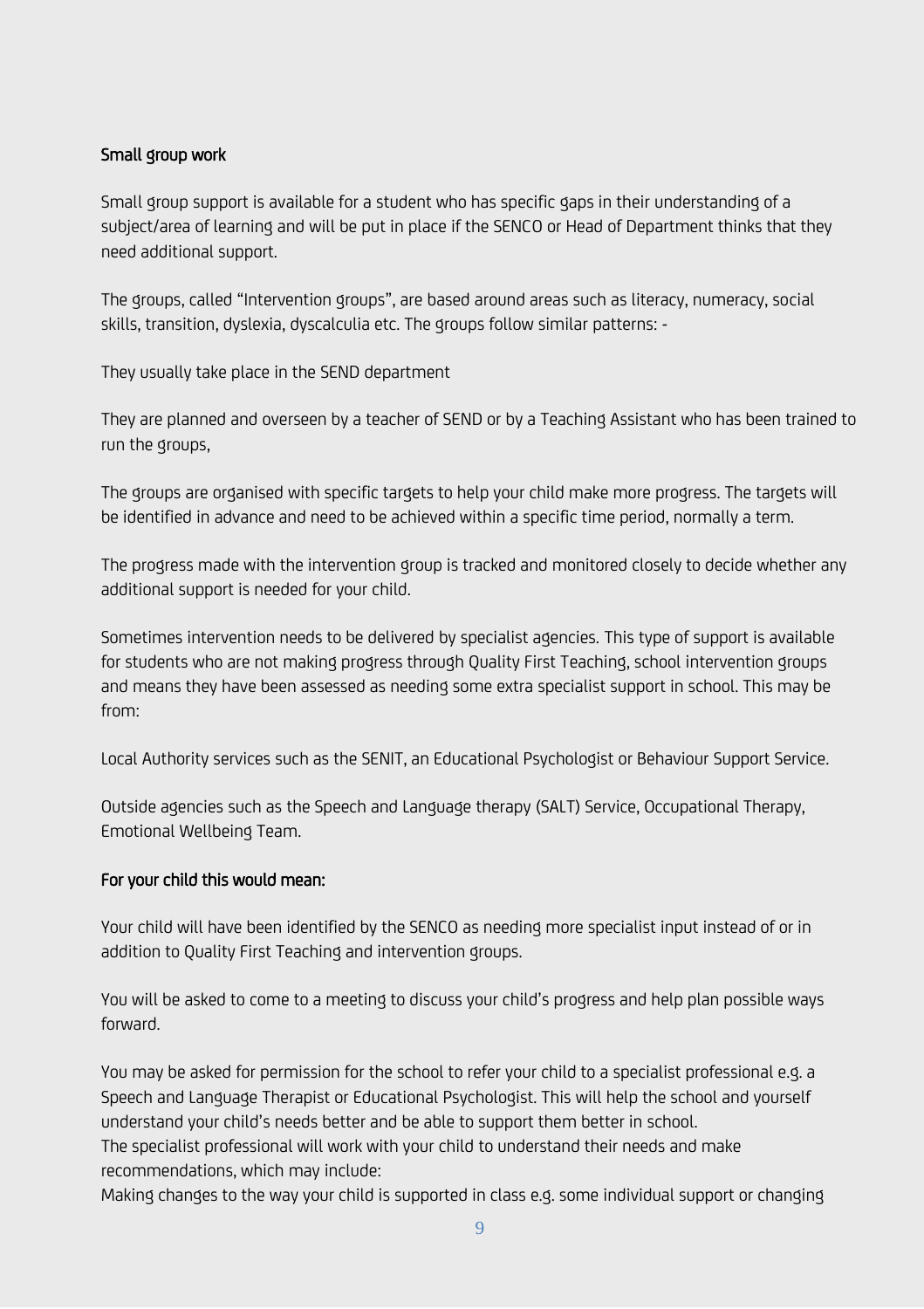some aspects of teaching to support them better Support to set targets which will include their specific expertise A group run by school staff under the guidance of the outside professional A group or individual work with an outside agency or professional The school may give your child needs some individual support in school. They will tell you how the support will be used and what strategies will be put in place.

## Individual support

This is usually provided through an Education, Health and Care Plan. This means your child will have been identified by a specialist professional as needing a higher level of support than the school can provide from their SEND budget. This is a legal process, which is carried out by the Local Authority, which sets out the amount of support that will be provided for your child. School will discuss with you if they think that this is required.

# Emotional and Social Support

As well as providing academic support, school can also provide emotional and social support for students. This can include:

Peer mentoring systems involving older, normally Sixth Form students

Social skills/nurture group interventions which can be provided by both internal staff and external agencies

School counsellor or external counselling service

Support from a Learning Mentor or a Behaviour Mentor

Supporting individuals or small group intervention work with the Inclusion Assistant

Self-esteem interventions ranging from small group interventions to speech and language interventions A Pastoral system which allocates support from Head of Year and Assistant Head of Year, as well as from the Inclusion Manager

Anti-bullying policies that are taught within the PSHE curriculum in Learning for Life Provision provided before and after school for vulnerable students

# The School

The school is fully accessible to students with physical difficulties. The following facilities are available for students and their parents/carers with physical difficulties: Disabled parking bays Ramped access to buildings Lifts to all floors Accessible toilets Induction loop for hearing aid users Contrast edging and dual height rails on stairs and steps Accessible break areas and dining facilities A private room for administration of medication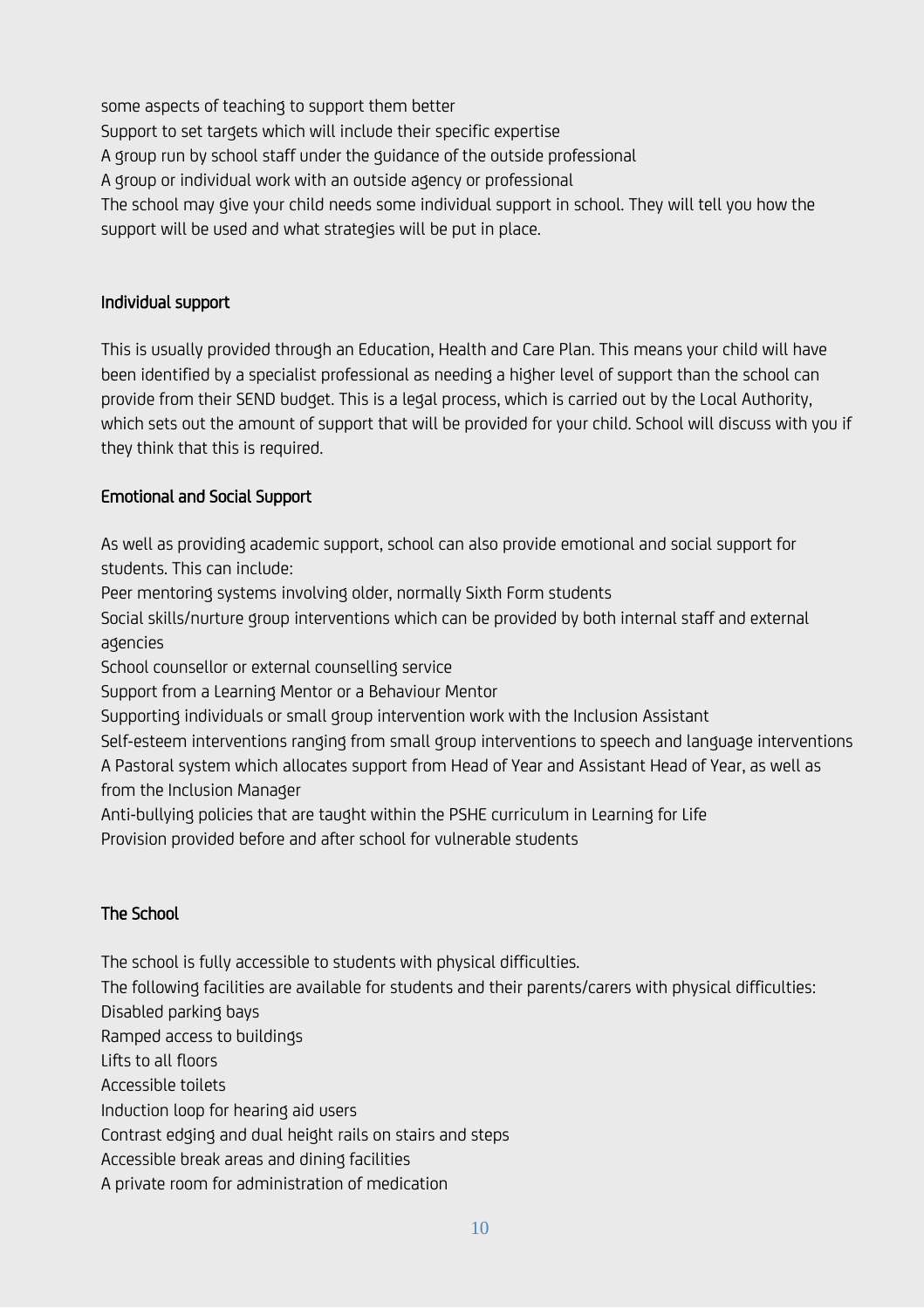A risk assessment will be carried out and personal evacuation plan will be drawn up for all pupils with physical difficulties. All staff working with the student will be made aware of the plan. We have an Accessibility Policy which is available to view in more detail on the school website.

# Outside School

The school has a number of after school clubs, including, homework club, Maths club, History club and many more. All the clubs are accessible to students with special educational needs and disabilities.

Students take part in school visits throughout the year. A risk assessment is completed for all school visits. The Senior Leadership Team, overseen by the Headteacher, makes decisions based on whether it is safe for a student to leave the premises, taking into account the emotional needs of the students.

## **Transition**

Transitions can be difficult for a student with SEND and we take steps to ensure that any transition is a smooth as possible.

Students with, Educational, Health and Care Plans will have a review in the Autumn term before they move to secondary school to discuss the transition. You will be told by 15 February of the year that they transfer, which secondary school they will be attending in September.

Before your child moves to Heworth Grange School, the SENCO will visit them at their primary school. Whenever possible, we will arrange for your child to visit us to meet their new teachers and classmates. We will invite all parents to an open evening once their secondary placement has been allocated. We will also speak to the primary school SENCO and the parent/carers of children with an Educational, Health and Care Plan before their child begins at Heworth Grange, as they know their child better than we ever can. We will develop a personal transition plan for your child with their primary school and review staff training to ensure that staff teaching your child have a knowledge of their needs. Wherever possible, at the start of July, there is a transition week for all Year 6 pupils at Heworth Grange.

If your child is moving mid-year to another educational provision, we will contact the SENCO at the new provision and ensure they know about any special arrangements or support that need to be made for your child. We will also make sure that all records about your child are passed on as soon as possible. Where possible your child will visit their new school before they start and in some cases staff from the new school will visit your child in this school.

Information is available for all staff from the school's computerised records so staff will be aware of your child's needs if they move class. Students with a greater level of need are identified to all staff as appropriate.

Students also move to college or apprenticeships at the end of Year 11 or the end of Year 13. Students will have support from a Connexions Personal Adviser from Year 9, who will provide independent support and advice about Post 16 options. In some cases, it may be suitable to use the support of Disabled Social Work Team to support the transition into adult services for the student.